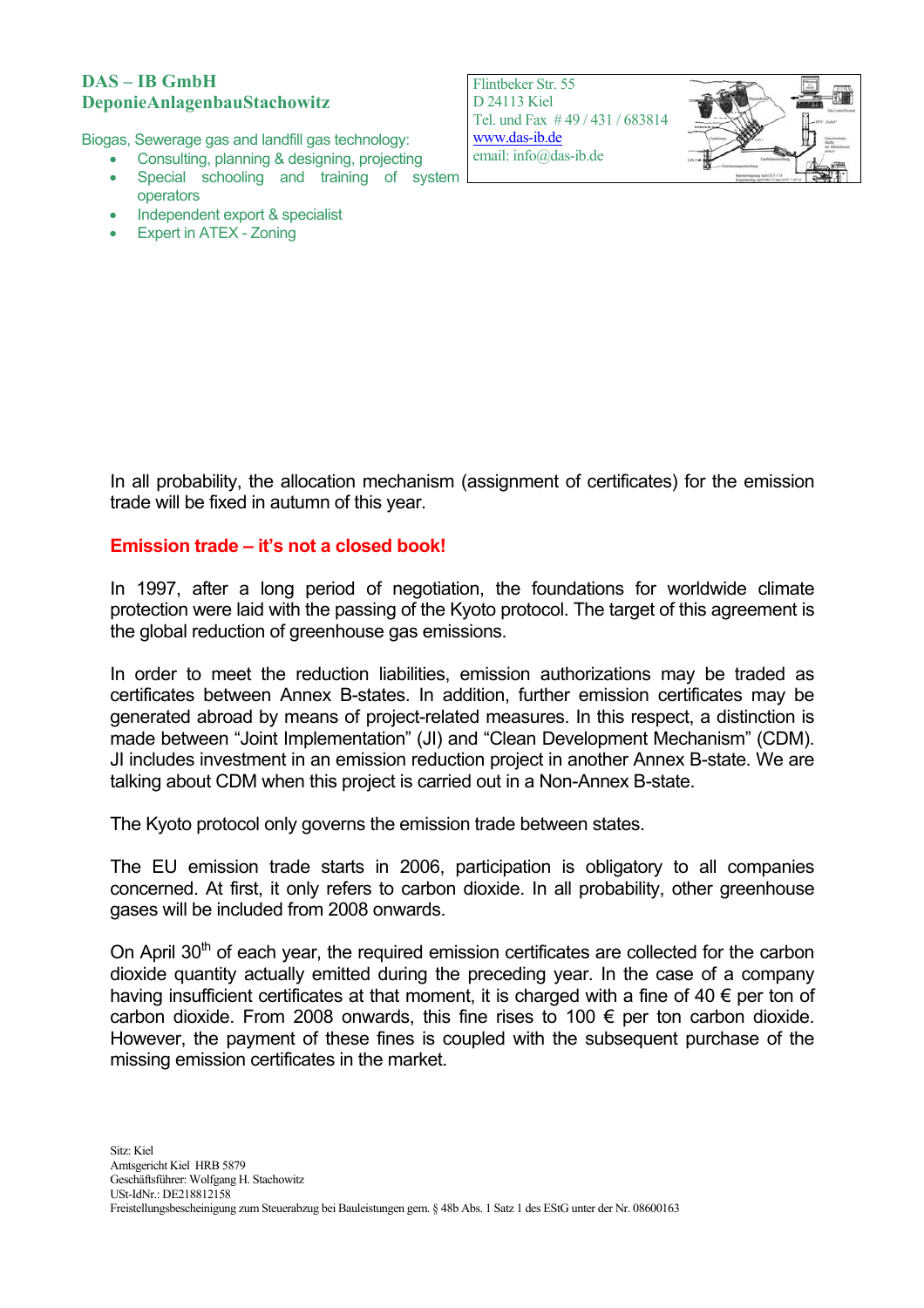The way of integrating JI and CDM measures into the EU emission trade is not completely clarified at present. It is likely that these instruments may also be applied in the emission trade from 2008 onwards.

#### **On the road to success with the right strategy in the trade of emissions**

The strategic positioning of the companies concerned on the emission market developing in future firstly depends on whether the company is on the buying or on the selling side and on the absolute carbon dioxide shortage or excess quantity actually collecting.

Time presses. At the beginning of July, the EU Parliament passed a directive regarding the Europe-wide emission trade. According to the latter, the pilot phase starts on January 1<sup>st</sup> 2005. The member states, however, must have already presented their so-called National Allocation Plans by March 31<sup>st</sup> of next year. These plans stipulate exactly, how the German emission "cake" is divided: Which industrial sector receives which slice of the cake? How many certificates does every plant operator receive? According to which criteria are they distributed? What happens to new plants? How are closures treated? In which way are efficiency improvements, which were implemented in advance, to be assessed? And many things more.

#### **The schedule for the European Union**

2003 Development and coordination of the National Allocation Plans From the 31.12.2003 Implementation of the directives within the EU of the 15 and of the 25 member states; guidelines with regard to allocation regulations and criteria to the 31.03.2004 Publication of the National Allocation Plan 01.01.2005 Commencement of the pilot phase of the emission trade for carbon dioxide  $(CO<sub>2</sub>)$ 01.01.2008 Commencement of the first five-years trading period in accordance with the Kyoto protocol (until 2012)

The motivation for this action is the idea that, elsewhere, carbon dioxide savings are cheaper.

At least the following questions arise with it: Thanks to the emission authorizations, has it become very easy all of a sudden to invest profitably in power plants abroad?